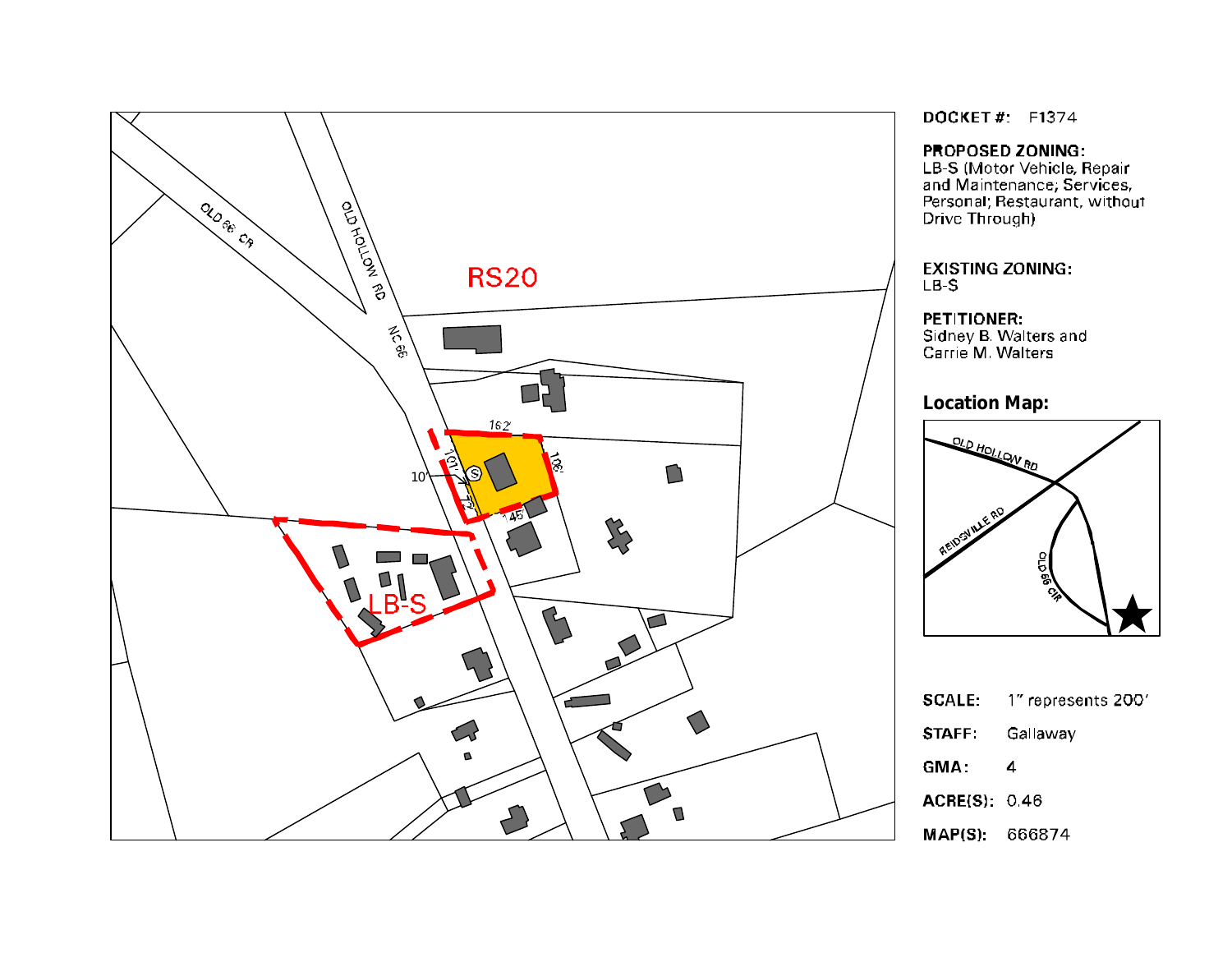October 23, 2002

Sidney B. Walters and Carrie Walters 3865 Old Hollow Road Kernersville, NC 27284

RE: ZONING MAP AMENDMENT F-1374

Dear Mr. Walters and Ms. Walters:

The attached report of the Planning Board to the Forsyth County Board of Commissioners is sent to you at the request of the Commissioners.

When the rezoning is scheduled for public hearing, you will be notified by Jane Cole, Clerk to the County Commissioners, of the date on which the Commissioners will hear this petition.

Sincerely,

A. Paul Norby, AICP Director of Planning

Attachment

pc: Jane Cole, County Manager's Office Raymond D. Thomas, 116 S. Cherry Street, Kernersville, NC 27284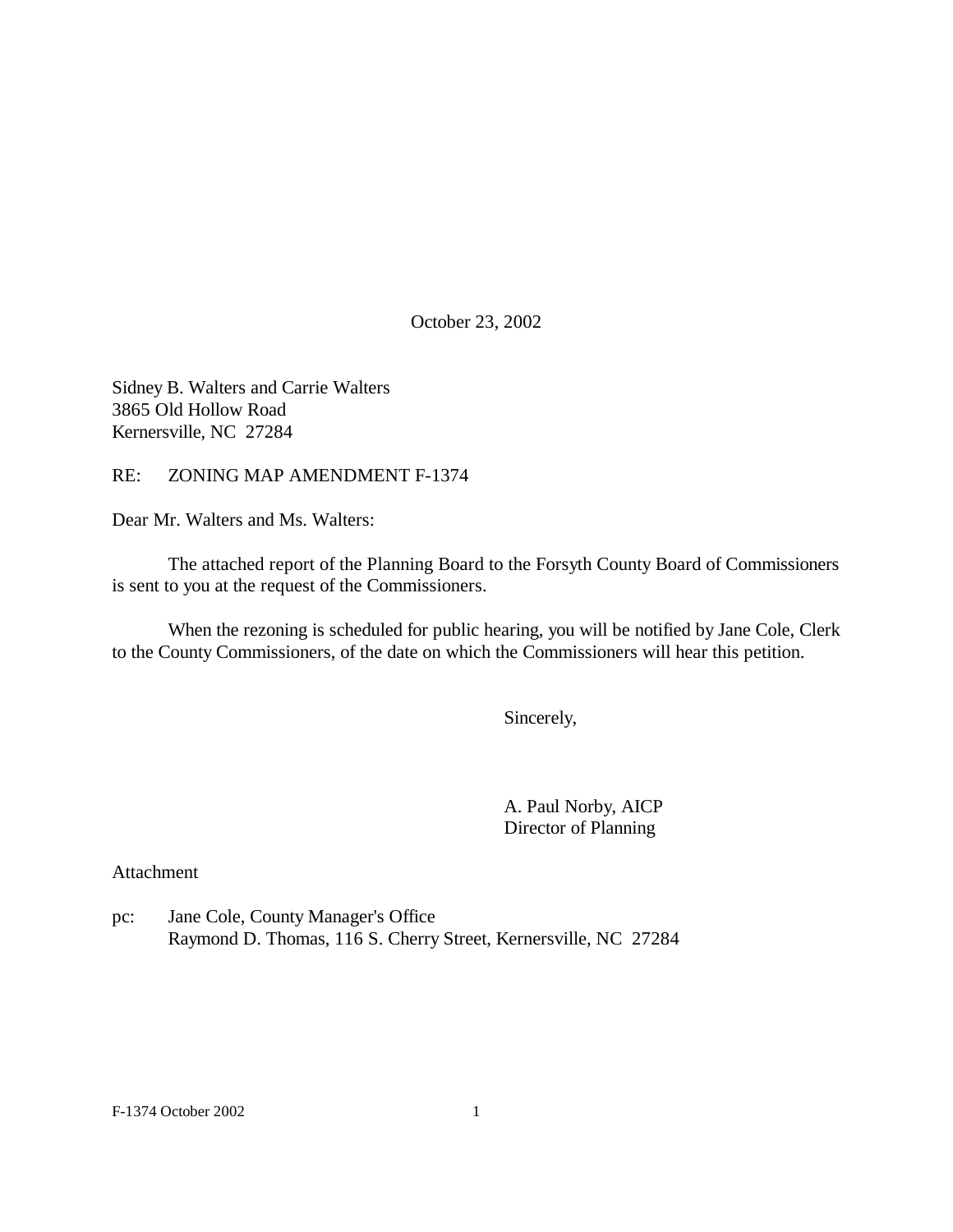# **FORSYTH COUNTY BOARD OF COMMISSIONERS**

**\_\_\_\_\_\_\_\_\_\_\_\_\_\_\_\_\_**

**MEETING DATE: \_\_\_\_\_\_\_\_\_\_\_\_\_\_\_\_\_\_\_\_\_\_\_\_\_\_\_\_ AGENDA ITEM NUMBER:** 

**SUBJECT**:-

Zoning map amendment of Sidney B. Walters and Carrie Walters

## **COUNTY MANAGER=S RECOMMENDATION OR COMMENTS**:-

## **SUMMARY OF INFORMATION**:-

Zoning map amendment of Sidney B. Walters and Carrie Walters from RS-20 and LB-S to LB-S [Restaurant (without drive-through service); Motor Vehicle, Repair and Maintenance; and Services, Personal]: property is located on the east side of NC 66 north of Old Valley School Road (Zoning Docket F-1374).

After consideration, the Planning Board recommended approval of the rezoning petition.

| <b>ATTACHMENTS:-</b> | X YES |  |
|----------------------|-------|--|
|----------------------|-------|--|

**SIGNATURE**: **DATE**:

F-1374 October 2002 2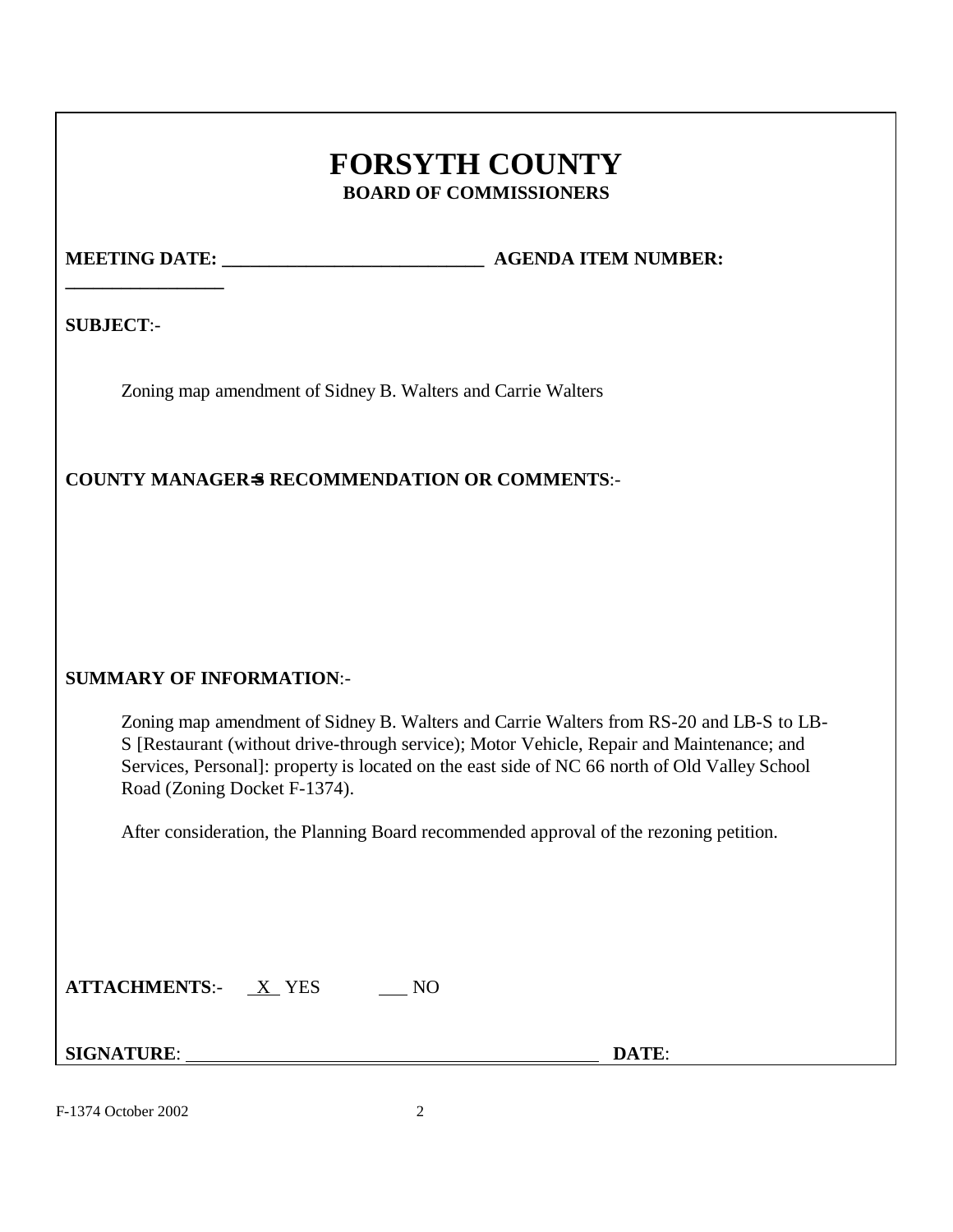#### COUNTY ORDINANCE - SPECIAL USE

Zoning Petition of Sidney B. Walters and Carrie Walters, Docket F-1374

AN ORDINANCE AMENDING THE FORSYTH COUNTY ZONING ORDINANCE AND THE OFFICIAL ZONING MAP OF THE COUNTY OF FORSYTH, NORTH CAROLINA

\_\_\_\_\_\_\_\_\_\_\_\_\_\_\_\_\_\_\_\_\_\_\_\_\_\_\_\_\_\_\_\_\_

BE IT ORDAINED by the Board of County Commissioners of the County of Forsyth as follows:

Section 1. The Zoning Ordinance of the *Unified Development Ordinances* of the County of Forsyth, North Carolina, and the Official Zoning Map of the County of Forsyth, North Carolina, are hereby amended by changing from RS-20 and LB-S [Restaurant (without drivethrough service); Restaurant (with drive-through service); ABC Store; Building Material Supply; Convenience Store; Food or Drug Store; Furniture or Home Furnishings Store; General Merchandise Store; Hardware Store; Nursery, Lawn and Garden Supply Store, Retail; and Retail Store, Specialty or Miscellaneous] to LB-S [Restaurant (without drive-through service); Motor Vehicle, Repair and Maintenance; and Services, Personal] the zoning classification of the following described property:

Tax Block 5421, Tax Lot 17A

Section 2. This Ordinance is adopted after approval of the site plan entitled Sidney B. Walters and Carrie Walters, and identified as Attachment A of the Special Use District Permit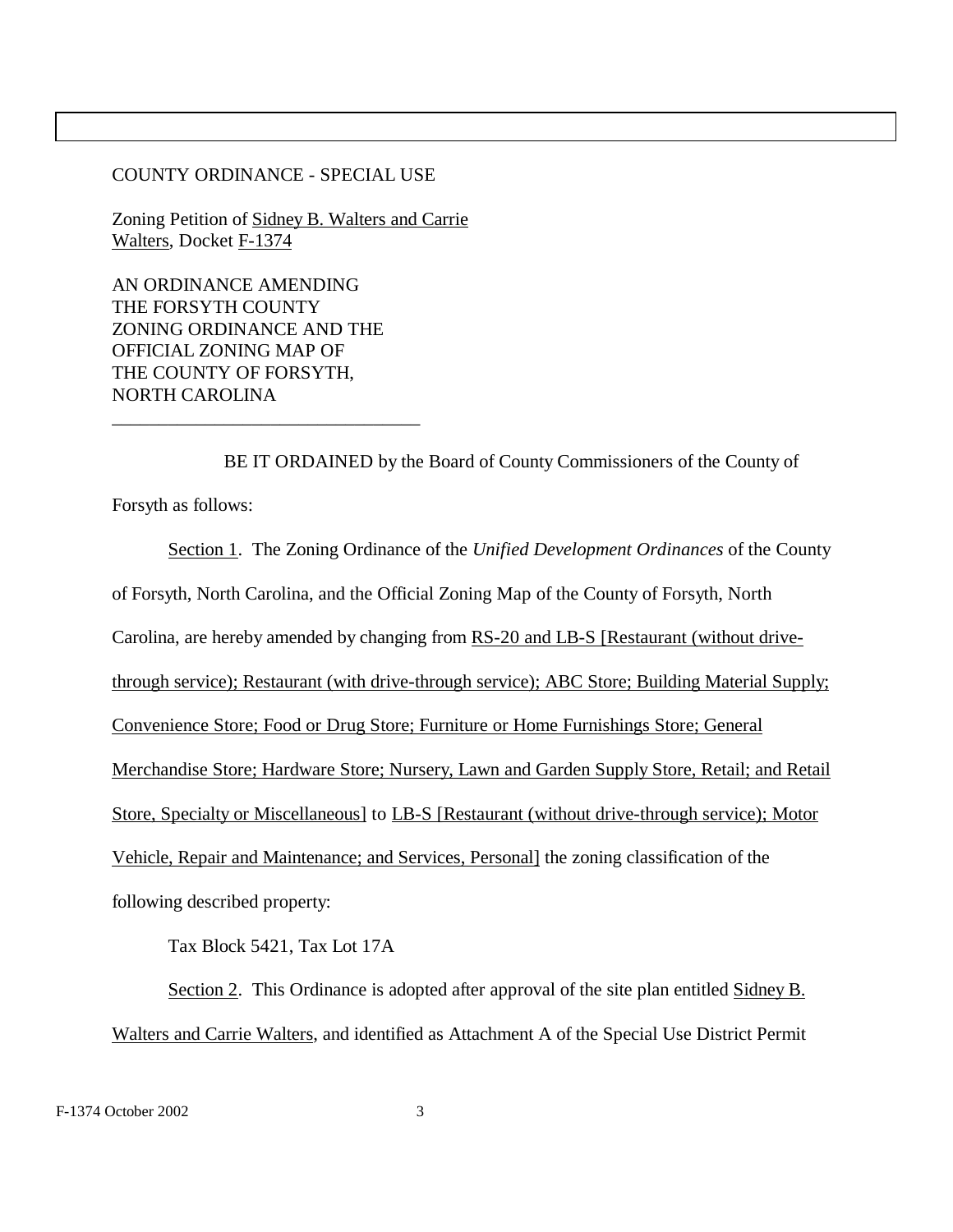issued by the Forsyth County Board of Commissioners the \_\_\_\_\_\_ day of \_\_\_\_\_\_\_\_\_\_\_\_\_\_,

20\_\_\_\_\_ to Sidney B. Walters and Carrie Walters.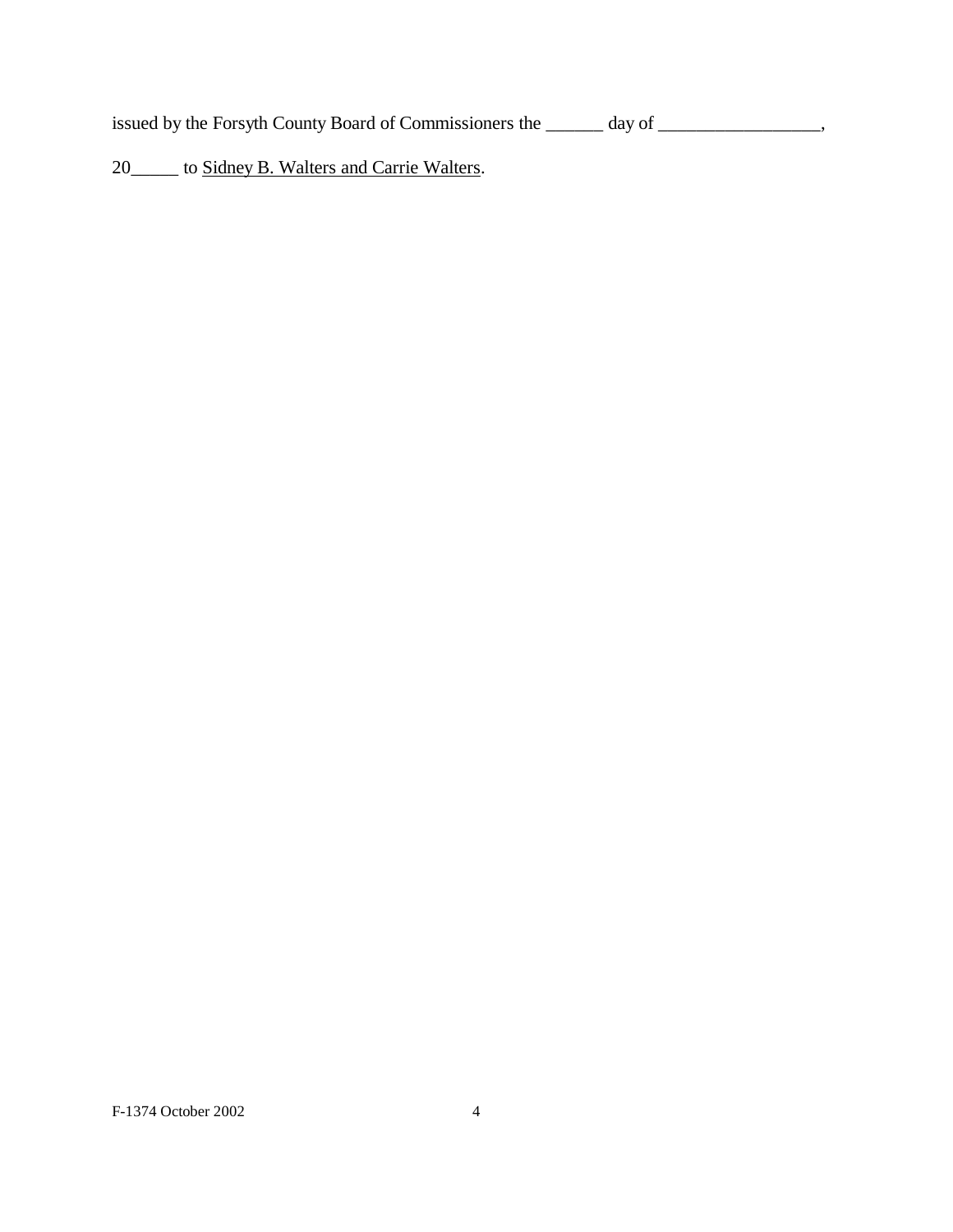Section 3. The Board of Commissioners hereby directs the issuance of a Special Use District Permit pursuant to the Zoning Ordinance of the *Unified Development Ordinances* for a development to be known as **Sidney B. Walters and Carrie Walters.** Said Special Use District Permit and site plan with associated documents are attached hereto and incorporated herein.

Section 4. This Ordinance shall be effective from and after its adoption.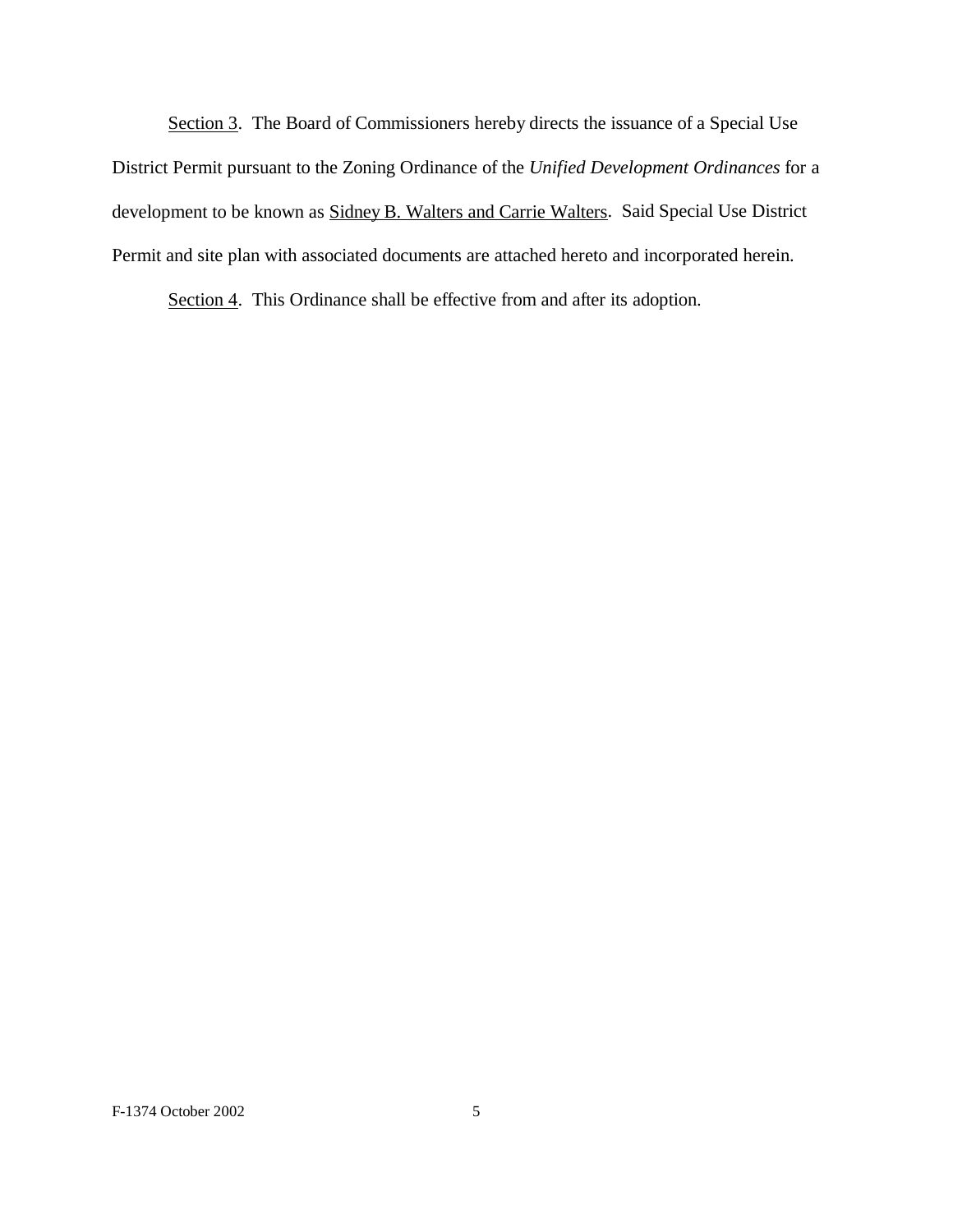#### COUNTY, SPECIAL USE DISTRICT PERMIT

#### SPECIAL USE DISTRICT PERMIT

Issued by the Forsyth County Board of Commissioners

The Forsyth County Board of Commissioners issues a Special Use District Permit for the

site shown on the site plan map included in this zoning petition of Sidney B. Walters and Carrie

Walters (Zoning Docket F-1374). The site shall be developed in accordance with the plan

approved by the Board and bearing the inscription: "Attachment A, Special Use District Permit

for LB-S [Restaurant (without drive-through service); Motor Vehicle, Repair and Maintenance;

and Services, Personal], approved by the Forsyth County Board of Commissioners the \_\_\_\_\_ day

of \_\_\_\_\_\_\_\_\_\_\_\_\_\_\_\_, 20 \_\_\_\_" and signed, provided the property is developed in accordance

with requirements of the LB-S zoning district of the Zoning Ordinance of the *Unified* 

*Development Ordinances* of the County Code, the Erosion Control Ordinance, and other

applicable laws, and the following conditions be met:

#### ? **PRIOR TO THE ISSUANCE OF OCCUPANCY PERMITS**

- a. Obtain a driveway permit for the North Carolina Department of Transportation (NCDOT).
- b. Variance(s) must be obtained from the Zoning Board of Adjustment for the encroachment of a proposed parking space into the required bufferyard and, if necessary, for the encroachment of an existing propane tank.

## ? **OTHER REQUIREMENTS**

a. Any new signage to be limited to a five (5) foot high monument sign.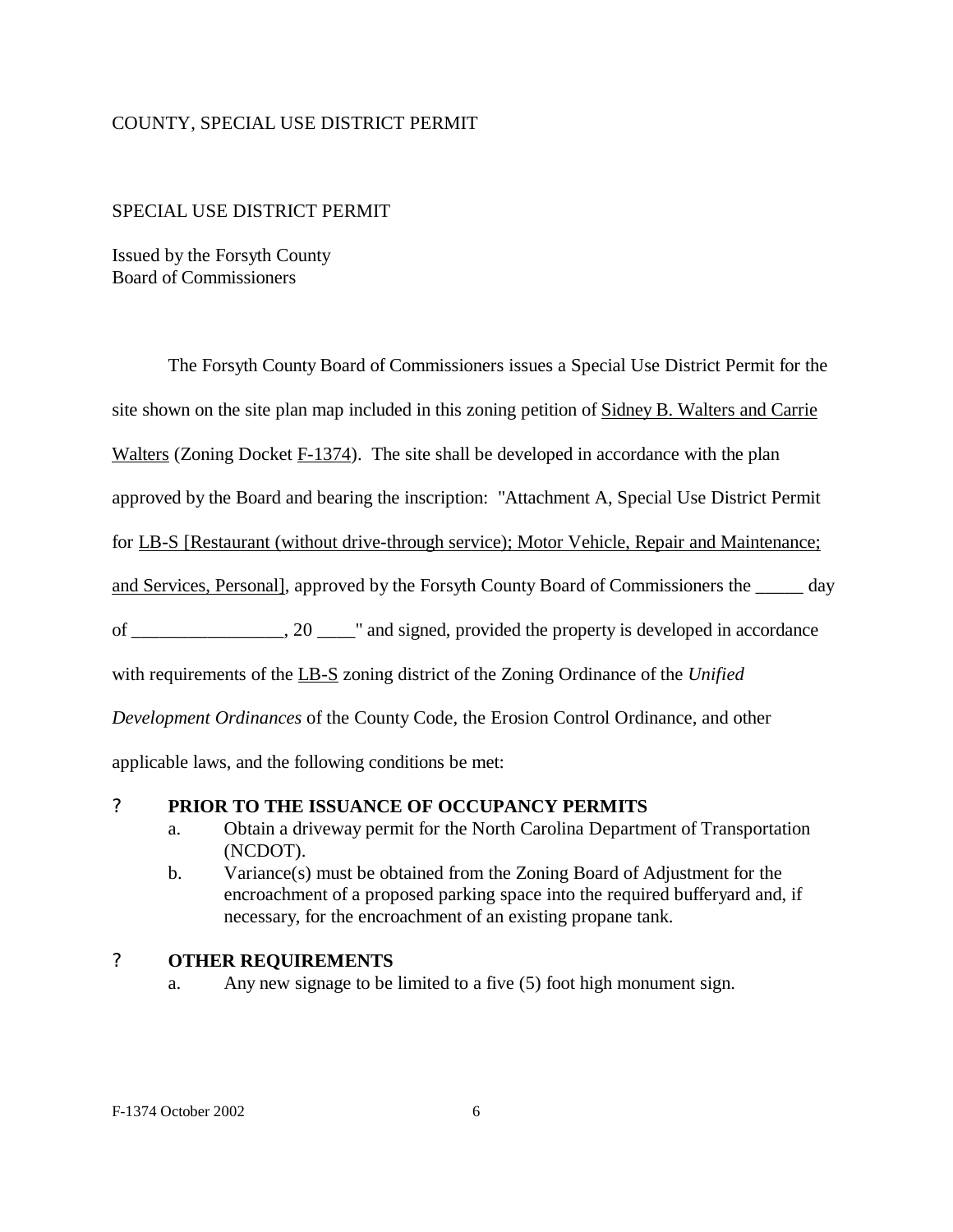#### **ZONING STAFF REPORT**

| <b>DOCKET</b> # $F-1374$ |               |
|--------------------------|---------------|
| <b>STAFF:</b>            | Suzy Gallaway |

Petitioner(s): Sidney B. Walters and Carrie M. Walters Ownership: Same

### **REQUEST**

From: LB-S Limited Business District [converted from B-3-S: Restaurant (without drive-through service); Restaurant (with drive-through service); ABC Store; Building Material Supply; Convenience Store; Food or Drug Store; Furniture or Home Furnishings Store; General Merchandise Store; Hardware Store; Nursery, Lawn and Garden Supply Store, Retail; and Retail Store, Specialty or Miscellaneous] To: LB-S Limited Business District [Restaurant (without drive-through service); Motor Vehicle, Repair and Maintenance; and Services, Personal]

Both general and special use district zoning were discussed with the applicant(s) who decided to pursue the zoning as requested.

Acreage: 0.45 acre

## **LOCATION**

Street: East side of NC 66 north of Old Valley School Road. Jurisdiction: Forsyth County.

## **SITE PLAN**

Proposed Use: Restaurant (without drive-through service); Motor Vehicle, Repair and Maintenance; and Services, Personal. Square Footage: 1,620 sf (plus garage underneath). Building Height: Single story with garage underneath. Parking: Required: 23 spaces; proposed: 23 spaces. Bufferyard Requirements: Type IV where adjacent to residential zoning. Vehicular Use Landscaping Standards Requirements: UDO Standards apply.

#### **PROPERTY SITE/IMMEDIATE AREA**

Existing Structures on Site: Existing commercial building and parking.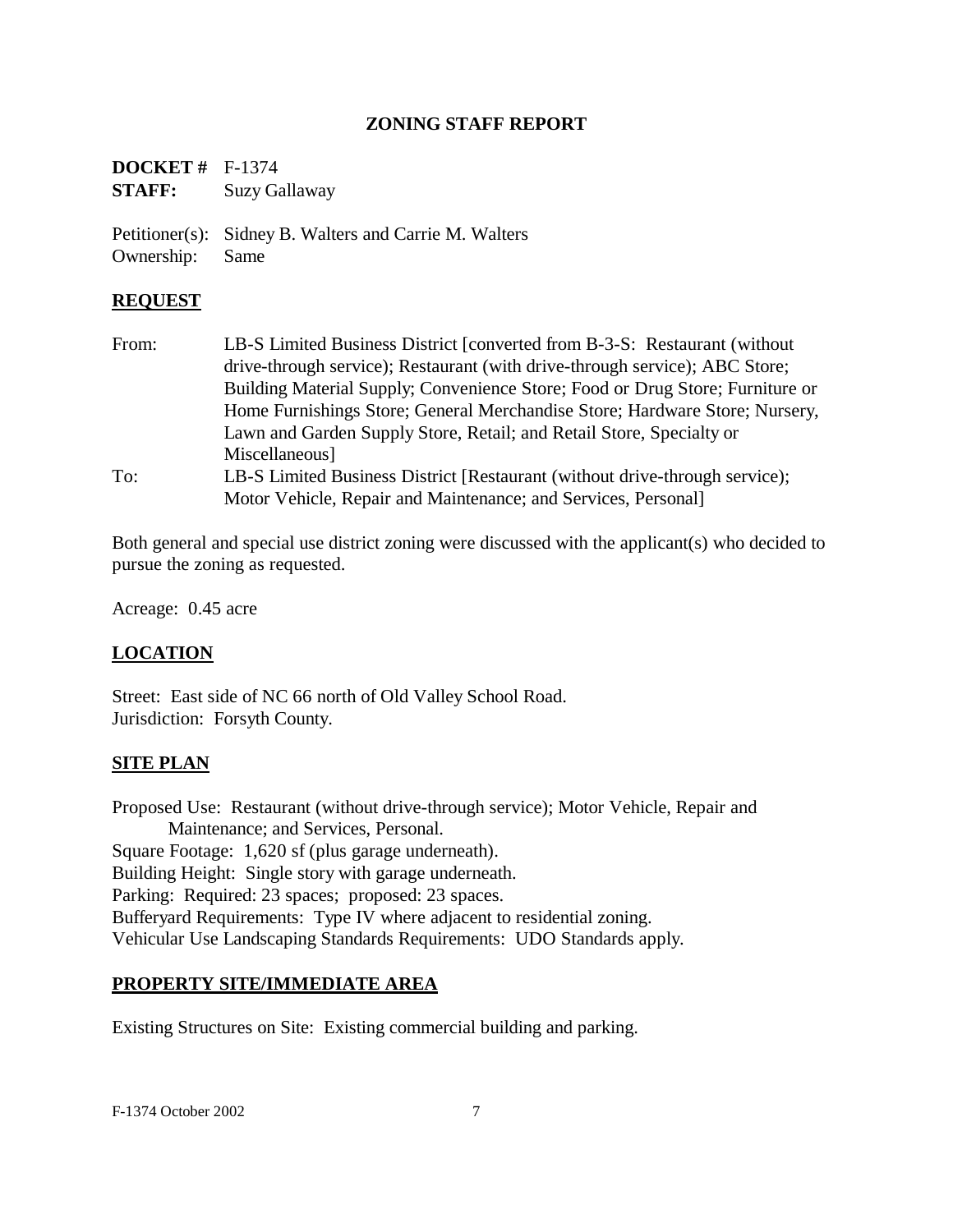Adjacent Uses:

North -Single family home, zoned RS-20. East - Single family home, zoned RS-20. South -Single family home, zoned RS-20. Southwest - Commercial structure, zoned LB-S.

## **GENERAL AREA**

Character/Maintenance: Well-maintained single family homes and neighborhood-serving businesses.

Development Pace: Slow.

## **PHYSICAL FEATURES/ENVIRONMENTAL REVIEW**

Impact on Existing Features: Site is developed with existing commercial building and parking. Topography: There is an approximate change in elevation on the subject property of 16' (from an

approximate elevation of 950' in the west down to an approximate elevation of 934' in the northeast).

Vegetation/habitat: This is the redevelopment of an existing site with little existing/remaining vegetation.

Watershed: Site is not within the boundaries of a water supply watershed.

### **TRANSPORTATION**

Direct Access to Site: Old Hollow Road (NC 66).

Street Classification: Old Hollow Road (NC 66)- major thoroughfare.

Average Daily Traffic Count/Estimated Capacity at Level of Service D (Vehicles per Day):

Old Hollow Road (NC 66) between Old Valley School Road and Airport Connector = 9,100/11,100

Trip Generation/Proposed Zoning: LB-S

2 Chairs x 3 customers per hour x 8 hours per day = 48 Trips per Day (Barbershop Estimate)

1 Bay x 12.48 (Automobile Care Center/Saturday) = 12 Trips per Day

Bike: Route 25, Kernersville Lake Park Connector, along Old Hollow Road (NC 66).

#### **HISTORY**

Relevant Zoning Cases:

1. F-700; R-6 to B-3-S (Stores or Shops, Retail); approved September 10, 1984; west side of NC 66 south of Old 66 Circle; 1.2 acres; Planning Board recommended approval, staff recommended denial.

F-1374 October 2002 8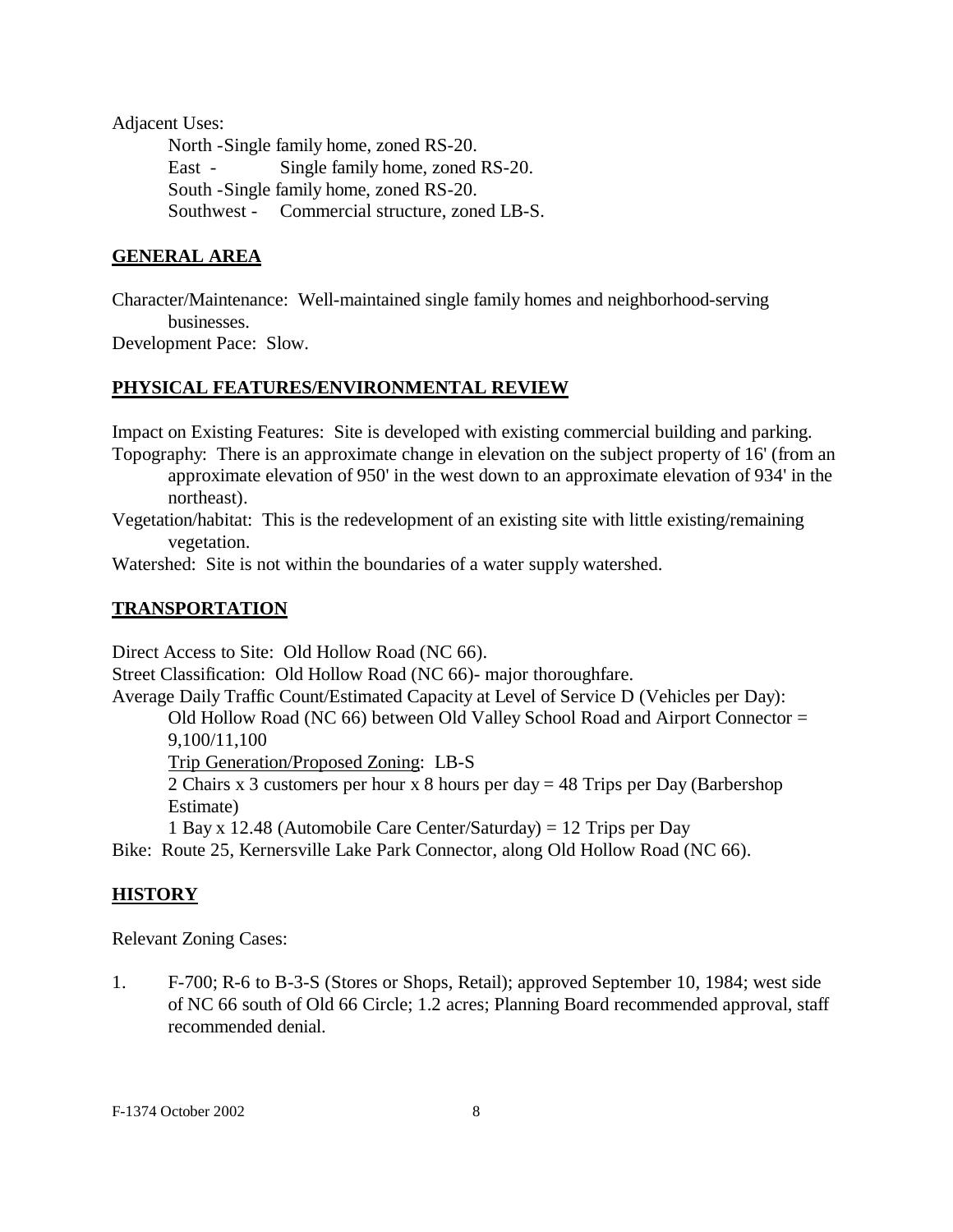- 2. F-466; B-3-S to B-3-S (Eating Establishments; Stores or Shops, Retail); approved April 20, 1978; east side of NC 66 north of Old Valley School Road (current site); 0.46 acre; Planning Board and staff recommended approval.
- 3. F-408; R-6 to B-3; withdrawn November 10, 1975; west side of NC 66 south of Old Valley School Road; 1.0 acre; no recommendation made at time of withdrawal.

## **CONFORMITY TO PLANS**

GMP Area (*Legacy*): Future Growth Area (GMA 4).

- Relevant Comprehensive Plan Recommendation(s): Future Growth Areas identified on the Growth Management Plan Map do not have sewer and other facilities that would make them suitable for more intense development. There is a need to provide services in these areas as they grow and *Legacy* says that commercial development should be at clustered nodes rather than strung out along highway corridors.
- Area Plan/Development Guide: The site is not within the boundaries of a development guide or an area plan.

## **ANALYSIS**

The current request is to rezone just under one half acre from LB-S to LB-S. The present LB-S zoning classification does not allow Motor Vehicle, Repair and Maintenance or Services, Personal. It currently allows numerous retail uses which are eliminated in the subject request at this location. The property was rezoned originally in 1978 to allow for some retail uses and in the early 1980's restaurant uses were added. With the adoption of the UDO in 1995 the originally approved uses were converted to the uses as listed in the UDO. The current request is for far fewer uses than allowed in the current zoning. The proposed uses are not inappropriate for the area.

There were significant pre-existing site plan problems which staff has worked out with the site plan preparer. The access driveway to the rear portion of the property did not meet the required width. There is a gas tank in the required buffer. The drive also extended into the buffer. Staff could not recommend approval for a special use zoning request when the site plan did not meet minimum UDO requirements, however, after staff met with the site planner, the site plan was redesigned to meet minimum requirements. One exception is the existing gas tank and a proposed parking space which are shown in the bufferyard. The petitioner may pursue a variance from the Zoning Board of Adjustment for these items.

#### **FINDINGS**

- 1. The current request is to rezone just under one half acre from LB-S to LB-S.
- 2. The current request is for fewer uses than allowed in the current zoning.

F-1374 October 2002 9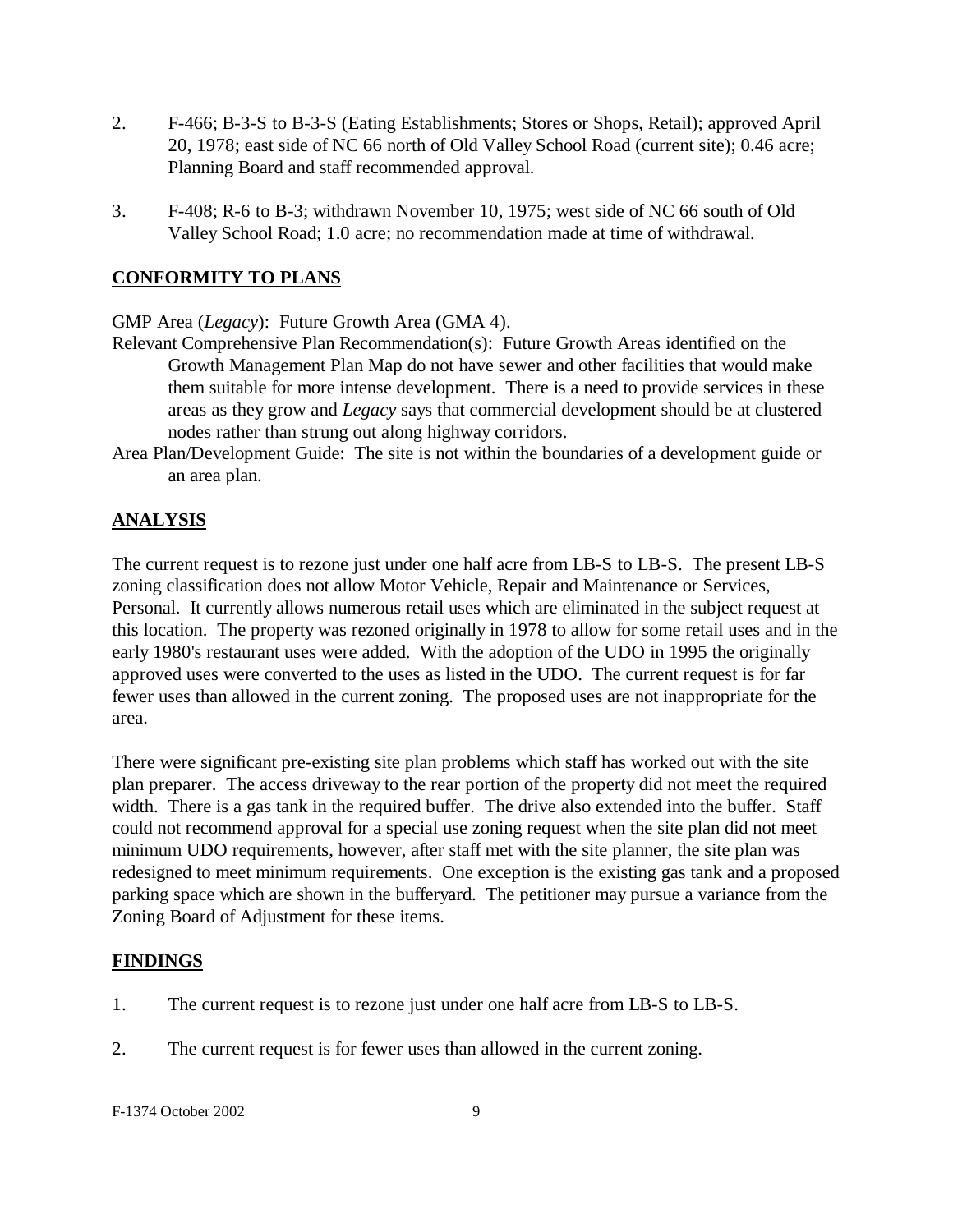- 3. Staff could not recommend approval for a special use zoning request until the site plan was redesigned to meet UDO requirements.
- 4. The requested uses are acceptable, and staff is supportive of the rezoning.

## **STAFF RECOMMENDATION**

#### Zoning: **APPROVAL**.

Site Plan: Staff certifies that the site plan meets all code requirements, and recommends the following conditions:

#### ? **PRIOR TO THE ISSUANCE OF OCCUPANCY PERMITS**

- a. Obtain a driveway permit for the North Carolina Department of Transportation (NCDOT).
- b. Variances must be obtained from the Zoning Board of Adjustment for the encroachment of an existing propane tank and a proposed parking space into the required bufferyard.

## ? **OTHER REQUIREMENTS**

a. Any new or replacement signage to be limited to a five (5) foot high monument sign.

## **PUBLIC HEARING**

FOR: None

AGAINST: None

#### **WORK SESSION**

MOTION: Arnold King moved approval of the zoning map amendment, certified that the site plan meets all code requirements and recommends staff conditions. SECOND: Philip Doyle VOTE: FOR: Avant, Bost, Clark, Doyle, Folan, King, Norwood AGAINST: None

EXCUSED: None